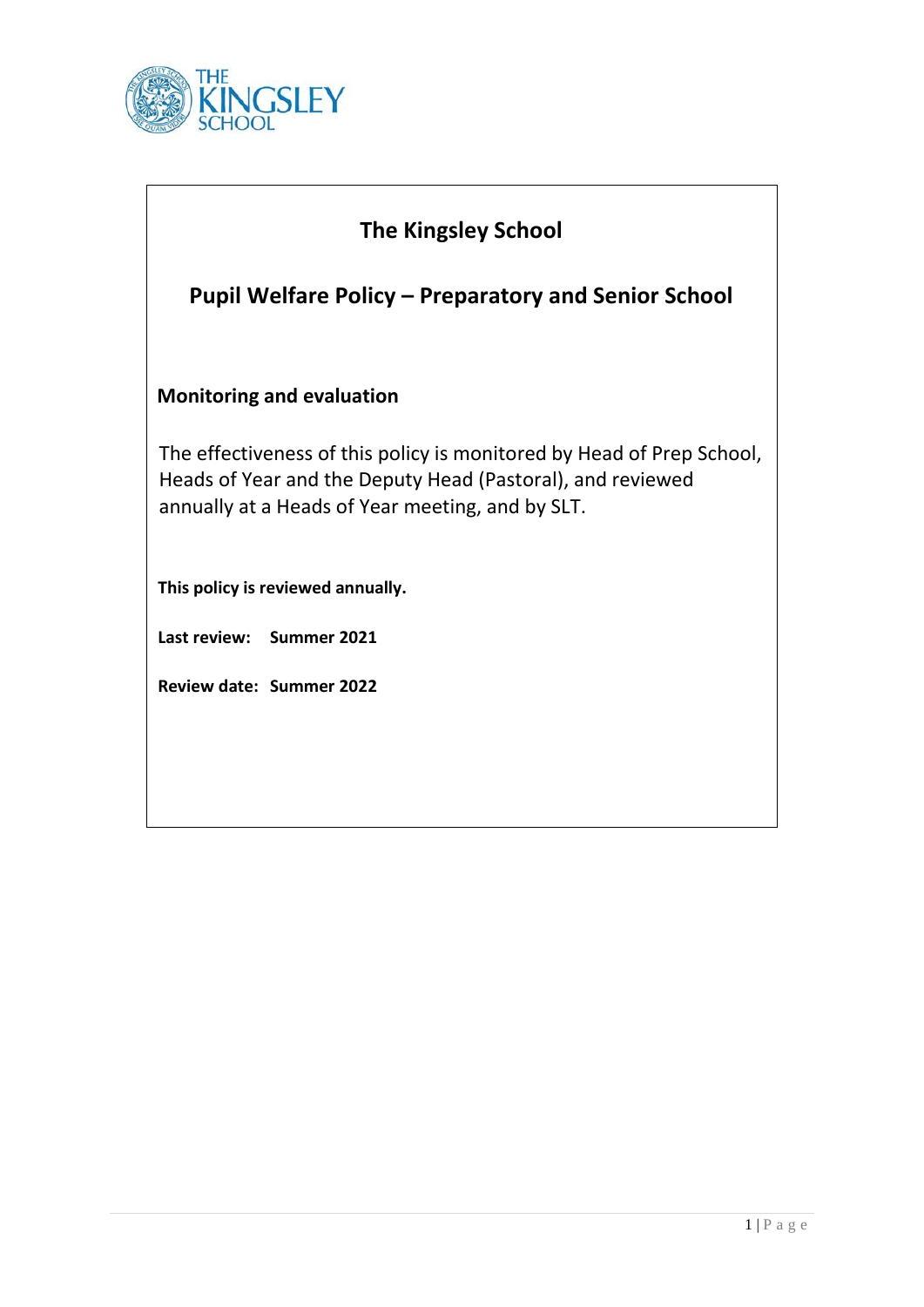

## **Pupil Welfare at The Kingsley School**

The Kingsley School is committed to safeguarding and promoting the welfare of children and young people. Strong pastoral care is central to the ethos and aims of the school. It involves all members of the school community: governors, the senior leadership team, all teaching and support staff, pupils, parents or carers, and visitors. Pupils who feel known and safe are more likely to fulfil their potential, academically and in other areas of school life, and to participate responsibly in the school community.

We aim to give all our pupils an experience of school which will enable them to be healthy, both emotionally and physically, to be safe, to enjoy their work and to achieve well in it, to make a positive contribution to the school and wider community, and to achieve economic well-being in the future.

The central importance of the pastoral system, which aims to promote the welfare of the pupils, is recognised in the fact that all members of the teaching staff are attached to year teams, and take part in pastoral activities. All teachers contribute to the teaching of Personal, Social, Health and Economic Education (PSHEE), where a thorough programme tackles topics such as friendships, relationships, assertiveness and self-awareness, inclusivity and Fundamental British Values, e-safety, staying safe (including an introduction to the risks of driving for older pupils), bullying (including cyberbullying), healthy eating, smoking, alcohol and other drugs, and relationships and sex education. There is an increased emphasis on the discussion of emotional wellbeing and issues related to mental health.

There is a simple, clear code of conduct for pupils, and a behaviour policy, which is based on a value for mutual respect and fairness. There are also active policies to prevent bullying and cyberbullying, which have been written after consultation with all members of the school community.

There is a dedicated Head of Year for each year group, who oversees academic tracking and targetsetting and PSHEE for all the pupils, and who can work with individual pupils when they need support either academically or for more personal reasons. There is also a qualified school nurse and a wellbeing counsellor who are able to advise pupils, parents and staff on matters concerning girls' physical, emotional and mental well-being.

The Head of Careers, together with the Head of Sixth Form, has responsibility for offering girls advice and information about higher education and the world of work from Year 9, when girls make their GCSE options choices, onwards. She also arranges special events, days off timetable, visits from people working in different areas, and work experience.

The Learning Support department provides support for pupils and advice for teachers when girls encounter difficulties with their learning. The Head of Learning Support can also provide the facility of formally assessing girls' strengths and weaknesses, so that teachers can provide for their needs, including having extra time in examinations. The school does not generally have the facilities to support pupils with an Educational Health Care Plan (EHCP), but will review cases on an individual basis.